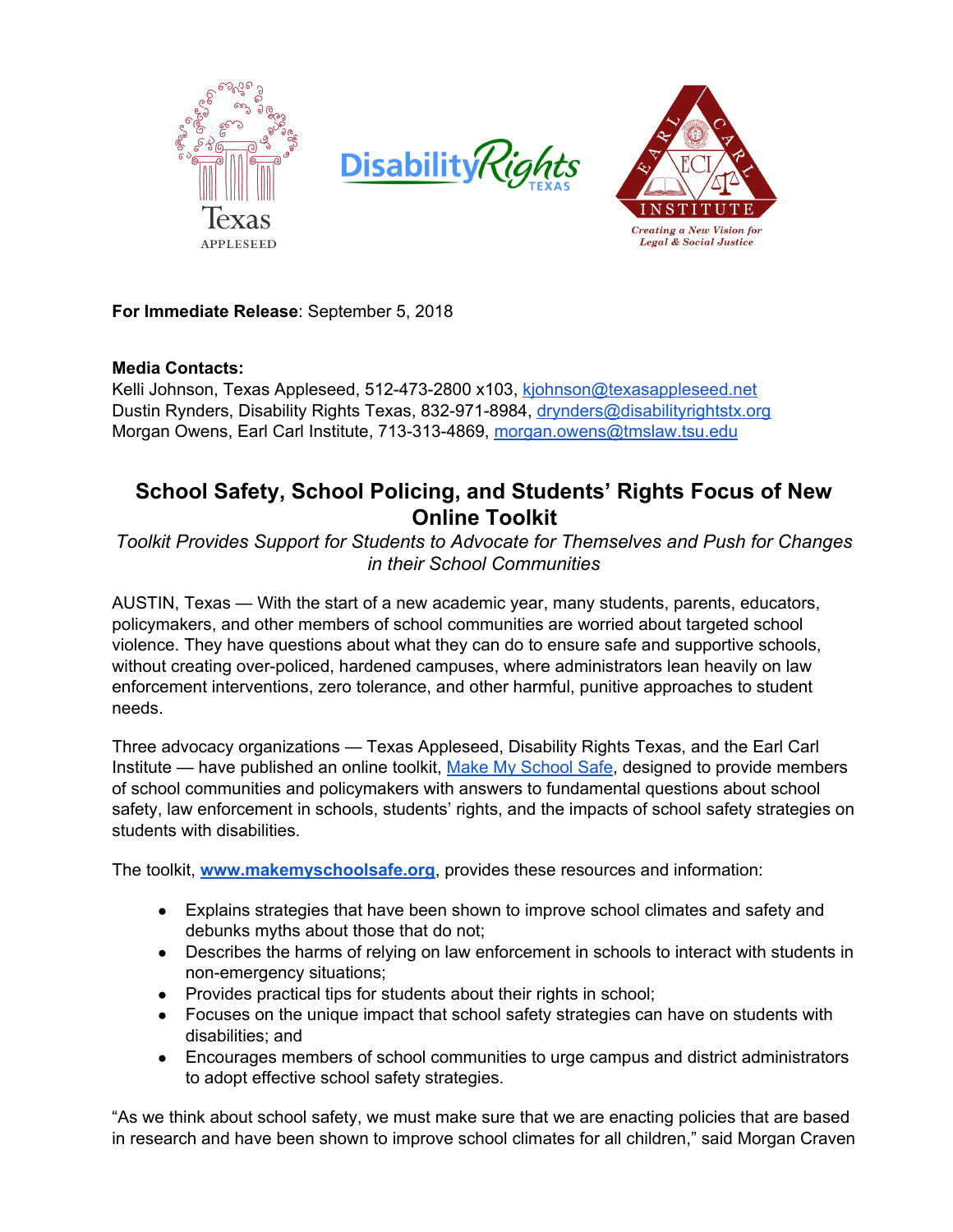of Texas Appleseed. "If we do not, we risk harming the very students we seek to protect as we pour valuable resources into strategies that do not work."

The three organizations have spent years advocating for an end to the "school-to-prison pipeline" — the use of punitive and harmful school discipline and policing practices that increase the likelihood that students will experience trauma, academic failure, and future contact with the justice system. The toolkit places a special emphasis on the groups of students that feel the harms of the school-to-prison pipeline at disproportionately high rates but whose interactions with school police and the school discipline system are sometimes not emphasized in campus safety conversations — students with disabilities, Black and Latinx students, and LGBTQ students.

Dustin Rynders, Supervising Attorney, Disability Rights Texas said, "Many students with disabilities need individualized behavior supports, counseling and other interventions. When those services aren't in place, it's more likely a student with a disability will be viewed as a threat. This toolkit will play a valuable role in helping families get appropriate behavior supports in place for their children."

In a time of increased student activism, the advocacy organizations hope that the toolkit will be useful to students, parents, educators, and other advocates who are working to protect students' rights and to make positive systemic changes in their school communities.

"Our political leaders and broader community need to hear from the people who are most affected by harmful school policies — the students who experience them day in and day out," said Morgan Owens at Earl Carl Institute. "I am hopeful that the civic engagement we are seeing from this generation is going to positively move our country closer to the ideals of equality and freedom that it was built upon. This toolkit provides a blueprint for student activists to elevate their voice and deliver real change for their campus and beyond."

The toolkit also includes a number of important recommendations for campus, district, and state policymakers to consider, including:

- Limit the presence and duties of police officers in schools so that they are only focused on emergencies, not on routine discipline matters.
- Invest resources in positive school climate approaches, including Positive Behavioral Interventions and Supports (PBIS) and Restorative Practices, and mental and behavioral health experts like counselors and social workers.
- Ensure that behavioral threat assessments are used to determine appropriate, proportional responses to student needs and behaviors.

###

#### **About Texas Appleseed**

Texas Appleseed is a public interest justice center that works to change unjust laws and policies that prevent Texans from realizing their full potential. Our nonprofit conducts data-driven research that uncovers inequity in laws and policies and identifies solutions for lasting, concrete change. For more information, visit [www.TexasAppleseed.org.](http://www.texasappleseed.org/)

#### **About Disability Rights Texas**

Disability Rights Texas (DRTx) is the federally designated legal protection and advocacy agency for people with disabilities in Texas. Its mission is to help people with disabilities understand and exercise their rights under the law, ensuring their full and equal participation in society. Find out more at [www.DRTx.org](http://www.drtx.org/).

## **About the Earl Carl Institute**